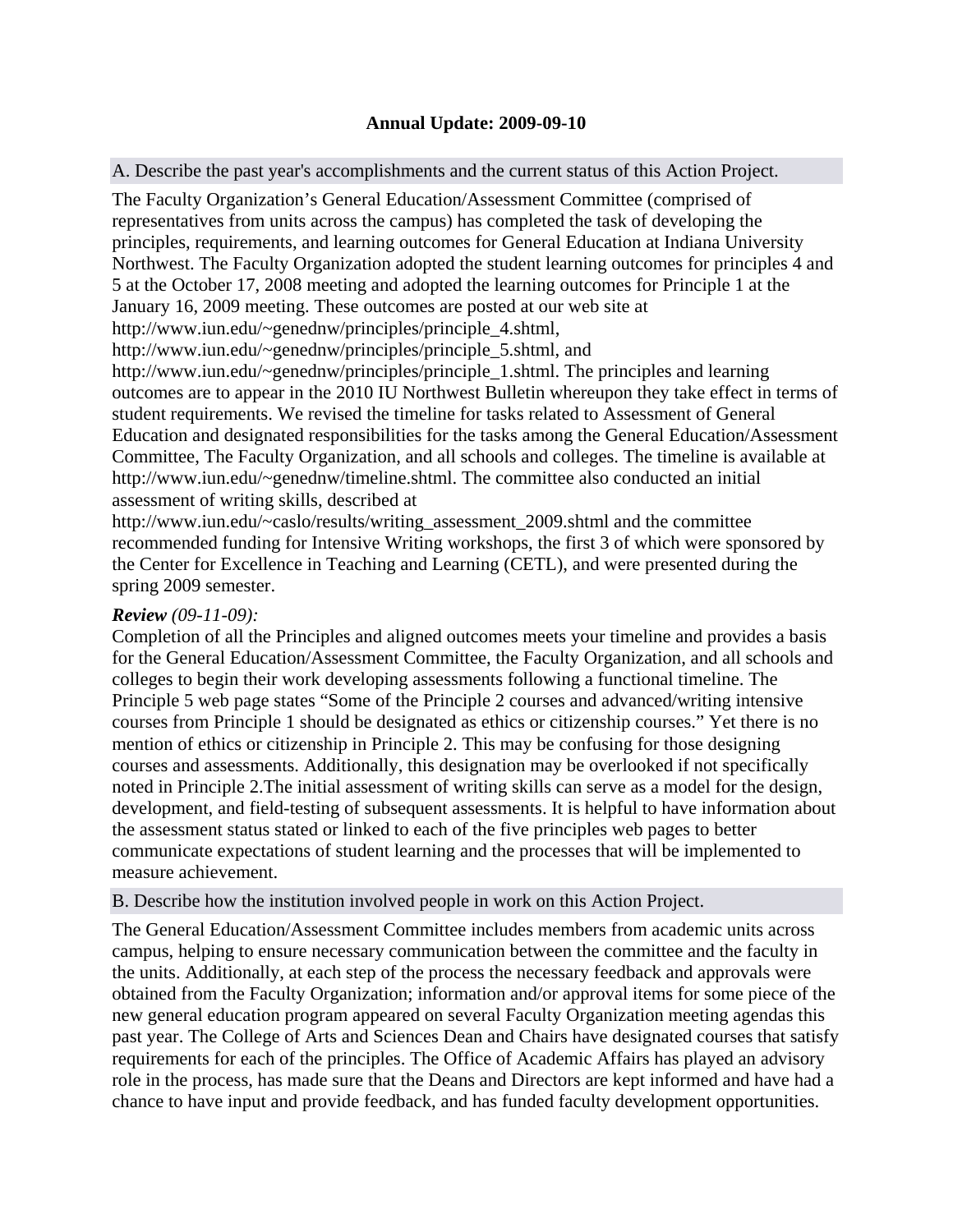This office designated \$5000 for stipends and materials needed for a year of Intensive Writing workshops. CETL organized and advertised the workshops and faculty writing specialists from the department of English led the workshops, entitled Designing Writing Assignments (Feb. 24, 25); Responding to Student Writing (Mar. 24, 25); and Assessing Student Writing (April 14, 15). Attendance at these workshops was approximately 12 per topic.

#### *Review (09-11-09):*

Involvement of members of academic units has supported a design process that comes from investment of the faculty and academic administrators and your commitment to valuing people. In the 2008 review it was recommended that admission staff might be involved so that they could be informed and prepared when advising students, although it appears that you did not find this necessary. As you begin implementation you may want to reconsider this suggestion so that expectations are most clearly communicated. Additionally, there is no mention of student review of the five principles. It may be useful to solicit student input for readability and comprehension.

### C. Describe your planned next steps for this Action Project.

The timeline calls for schools and divisions to submit their plans for the integration of the new requirements into their degree programs to the Survey and Curriculum Committee of the Faculty Organization by November 1, 2009. A General Education Curriculum Integration form http://www.iun.edu/~genednw/ for documenting the planned changes for each degree program was designed by the committee chairs and successfully pilot-tested by the School of Business. In the area of writing, additional writing workshops are planned for fall 2009 and may include an outside speaker on the subject. Reviewers suggested that we might consider a new or follow on project to review the assessment data and fine tune our learning experiences. We believe that this is addressed by the AQIP action project Campus Assessment of Student Learning Outcomes available at http://www.iun.edu/~caslo/. Consistency of the assessment process will also be assured by the adoption of the General Education Curriculum Integration form for documenting the planned changes for each degree program. Our Committee will work this year on involving students and admissions staff into changes in General Education process, prior to its publishing in the 2010 IU Northwest Bulletin .

#### *Review (09-11-09):*

Progress towards curriculum alignment is greatly supported by the leadership of the School of Business pilot project that has served as a model for integration of the principles into the curriculum. Developing assessment measures appears to be a well-organized effort - facilitated by the General Education Curriculum Integration form – and will assist in identifying courses that support the principles. However, the form does not reference assessment measures. Although the assessment measures are under development, including a column on the form for assessment measures would proclaim and promote the importance of attention to and development of such measures.

D. Describe any "effective practice(s)" that resulted from your work on this Action Project.

We anticipate that our initial assessment of writing skills, described at http://www.iun.edu/~caslo/results/writing\_assessment\_2009.shtml along with Intensive Writing workshops directed by our own faculty will become one of our "effective practices." We hope that all units will showcase their best practices in assessing student learning outcomes at an appropriate CETL workshop and that this will become another one of our "effective practices." Our major strength lies in the broad participation of faculty from all academic units, the